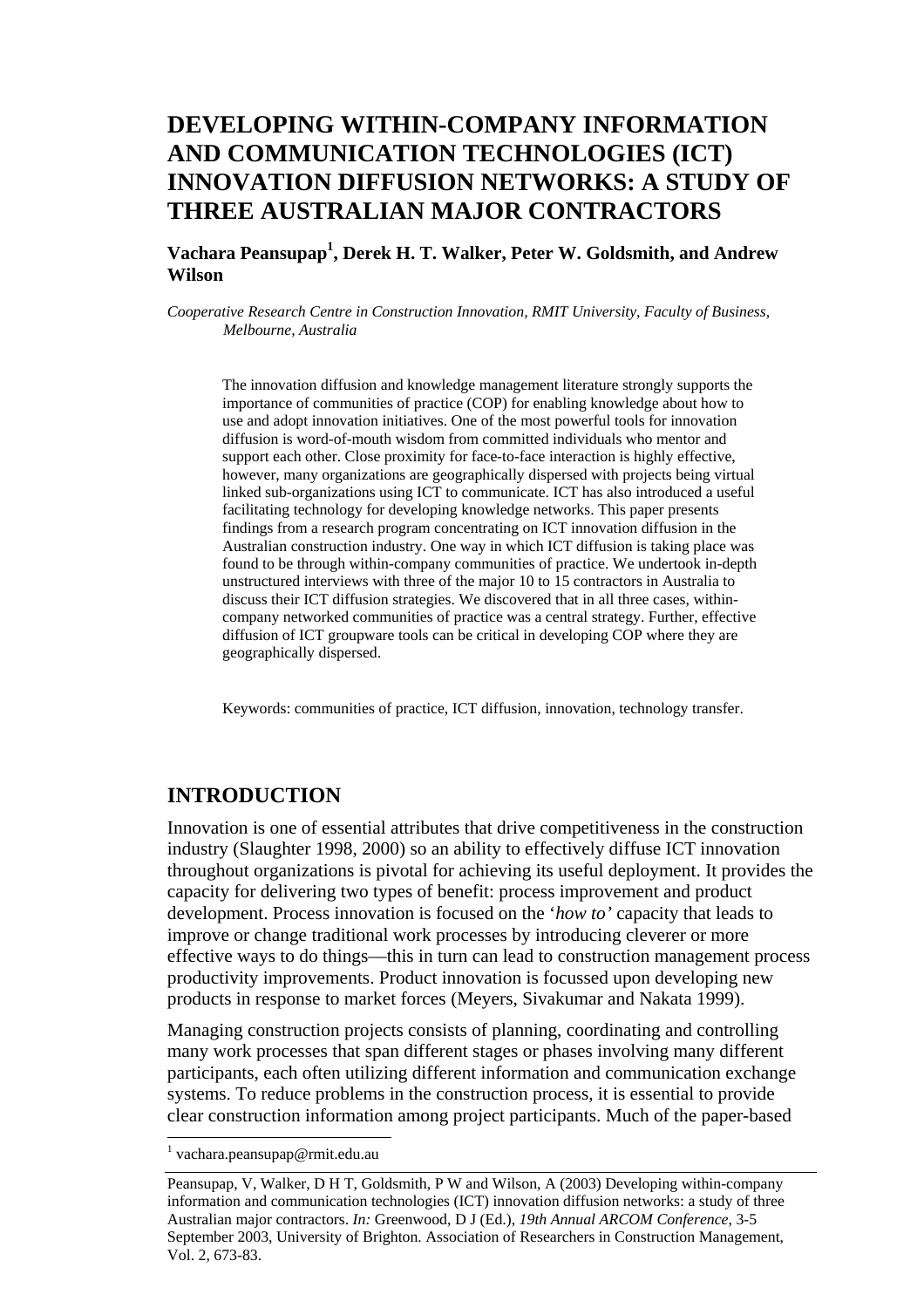information exchange process during the construction phase involve duplication, continual translation and transcription from one medium or form to another, as well as loss of information (Duyshart 1997). Furthermore the benefits to using an integrated electronic form of communication exchange include many tangible savings such as cost and time as well as many potential intangible savings such as improved and more effective service delivery (Duyshart *et al.* 2003). ICT innovation is therefore a major potential innovation improvement that can deliver real benefits to the construction industry and its participants.

ICT has not only been used to decrease the integration problems but also it can be used as an effective way for experts to share knowledge and to jointly solve problems. For instance, the BP virtual office is one example where complex problems were solved using the expertise of a global network of experts linked virtually (Prokesch 1997). Even using e-mail, which has been previously argued to be information poor due to being context-minimalist, has been shown to be more effective as a tool for low-level knowledge than expected when used by a case study of a knowledgeintensive firm of people familiar with it (Robertson, Sørensen and Swan 2001).

Discussion in this paper is focussed upon explaining the roles of communities of practice (COP) that support the diffusion of innovation within construction organizations. The literature argues that the COP concept has an essential role in knowledge-sharing and in turn can develop a more knowledge-productive culture of learning in construction management organizations (Wenger 1999, Von Krough, Ichijo and Takeuchi 2000, Wenger and Snyder 2000). The role of COP in case study examples from three major Australian construction contractors is presented in this paper. The study concentrates on how these firms diffused ICT applications.

The remainder of this paper is structured as follows: underpinning theoretical concepts are briefly discussed; the research methodology is then presented, followed by a brief description of the three case study organizations and presentation of findings relating to the human infrastructure elements supporting ICT application diffusion. A discussion of findings is then presented and this is followed by conclusions.

# **THEORY UNDERPINNING THE RESEARCH PROJECT**

Much has been written on the need for firms to develop core competencies (Prahalad and Hamel 1990) that provide sustainable competitive advantage either from cost or product/service differentiation (Porter 1990). ICT innovation can be argued to support both a cost competitive advantage (through management efficiency reducing wasted management and administrative energy) as well as providing sophisticated clients with service level improvements that deliver a distinctive and differentiated qualitative competitive advantage. Many firms develop their own competitive advantage through initiating innovation. This can be achieved and may be optimized by effective ICT diffusion occurring at both the individual and organizational levels.

At the organizational level, diffusion of innovation depends on how well organizations can absorb external sources of innovation as well as develop their internal capacity through trial and error experimentation and piloting, research and development and supporting learning systems (Cohen and Levinthal 1990). Absorptive capacity is one of the essential factors that sustain innovation and its diffusion through building up an experience and knowledge base that can be drawn upon when needed to develop or diffuse innovation. This infrastructure capacity helps provide not only the technical and knowledge enablers of innovation and its diffusion, but also can be used to help to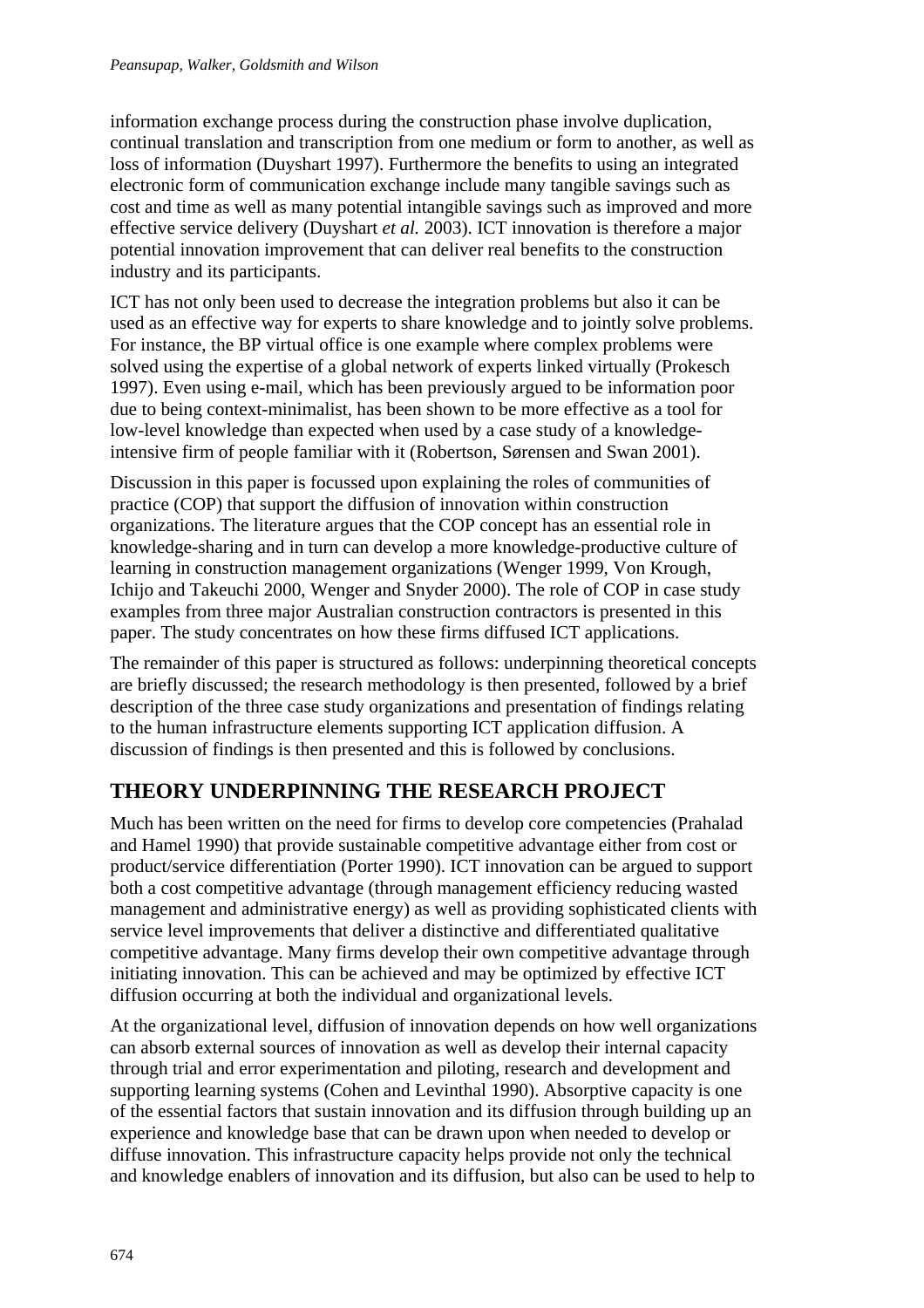build an organic organization, often unofficial, that utilizes the external and internal sources of knowledge to enhance the internal innovative process or product. Due to the individual features of an organization's business processes, the adoption of external innovation needs to be modified to suit its specific business objective.

At the individual level, innovation diffusion depends upon information or knowledge gatekeepers who help transfer innovative knowledge from external and internal sources to the internal unit of organization. These gatekeepers interpret or transform knowledge into simple language to fit the environmental context of known target groups (Rogers 1995). Diffusion could not be achieved if the individuals within an organization unit do not adopt and diffuse innovation to others.

At the group level, people naturally tend to form knowledge networks to share and reframe knowledge that they routinely or occasionally use. History provides many such examples of learning communities. The trades and guilds of Europe since medieval times, for example, and more recent cases in point are documented in many organizations. One is the Daimler Chrysler Corporation where groups of people clustered around a particular skill to form 'tech clubs' (Wenger, Mcdermott and Snyder 2002). The power of people forming small groups to learn from each other has triggered a great deal of interest and led to the concept of communities of practice (COP). Lave and Wenger (1991) first introduced this term when studying forms of apprenticeship and social groups as disparate as Yucatec midwifes from Central America, tailor apprentices in West Africa and apprentice butchers in the USA. They studied the way in which these communities shared not only knowledge but also the culture of access to knowledge and the way in which it was used to diffuse complex tacit knowledge. A COP, shares knowledge and skills and sustains its members through obligation to exchange knowledge, providing access and accessibility to shared insights and knowledge about the practice of work.

An ICT diffusion study of 117 people from three large Australian construction organizations reveals 11 broad factors affecting ICT diffusion. These 11 factors were grouped into four clusters of influencing characteristics: management, individual, technology, and environment. ICT diffusion is impacted by management, individual and technology characteristics that affect each other. All these are nurtured or inhibited by organizational culture environmental characteristics (Peansupap *et al.* 2003). One of the more interesting findings from this ICT innovation diffusion study was that people-support, in terms of COP, was an evident element of the four clusters of characteristics. Thus human capital infrastructure appeared to provide a pivotal role supporting ICT innovation diffusion.

## **CASE STUDY METHOD**

The research method was classified as a qualitative research approach (Yin 1994). A semi-structured interview approach was used to collect data from ICT strategists and professional users in the three large Australian constructors at several organizational levels. Interviewees were nominated by key contact people within the IT department who understood the research aims. They were asked to identify ICT users already using ICT in their work so that a better understanding of how these organizations approached ICT diffusion can be found. Thus the sample is not a random sample but a purposeful one drawn from ICT professional users, in major construction companies that principally operate in Australia but also do so as global construction contractors.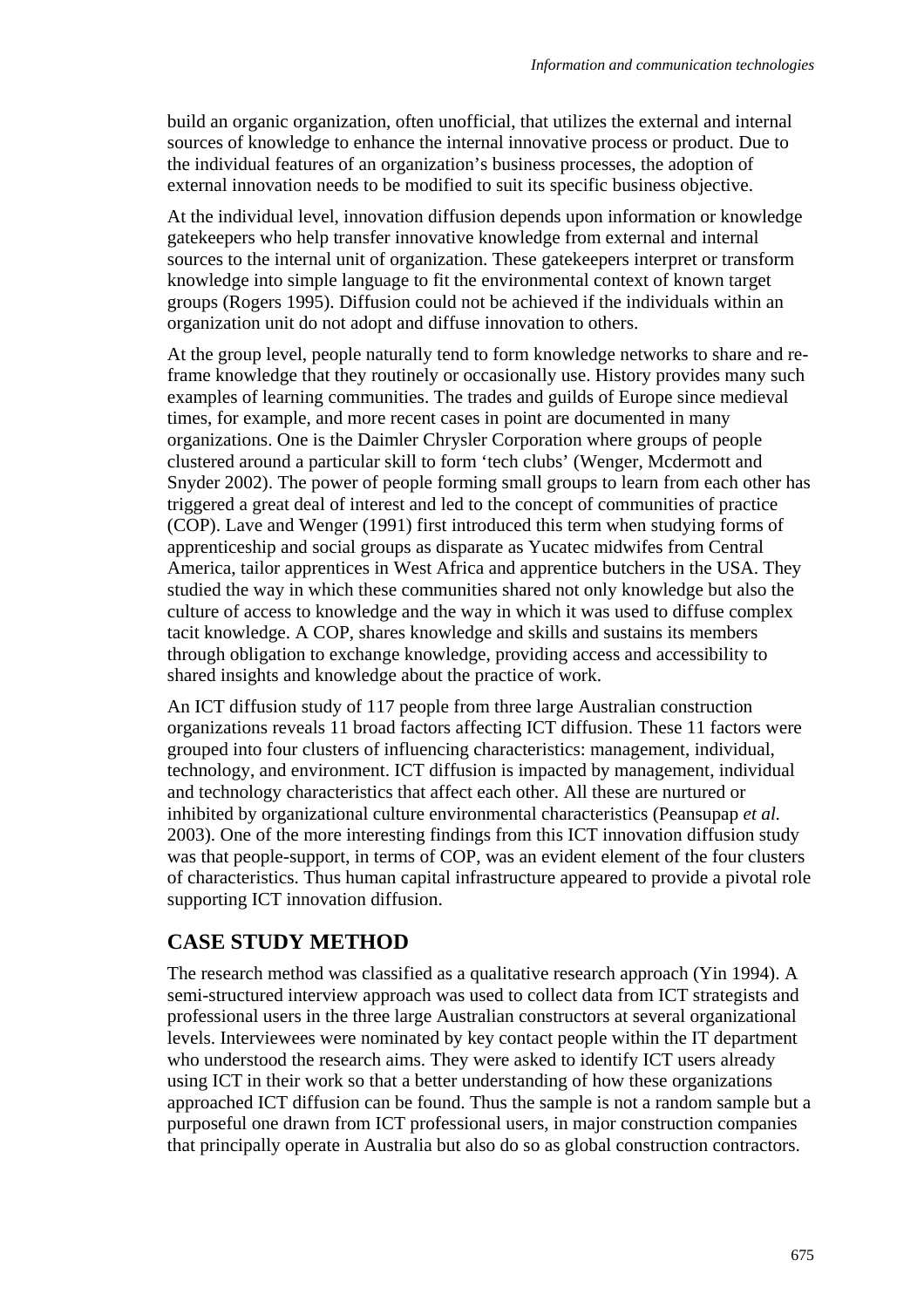#### *Peansupap, Walker, Goldsmith and Wilson*

| <b>Interviewee</b>               | <b>Case study</b> |     |     |
|----------------------------------|-------------------|-----|-----|
|                                  | CSA               | CSB | CSC |
| IT strategist                    |                   |     |     |
| Implementer $(L1)$               |                   |     |     |
| Project/Engineering manager (L2) |                   |     |     |
| Site engineer $(L3)$             |                   |     |     |
| Foreman (L4)                     |                   |     |     |
| Total                            |                   |     |     |

**Table 1**: Categories of interviewee in the three case studies

The focus of the study was on the organization and the way that it implements ICT diffusion of a groupware ICT diffusion initiative. The research question is directed at understanding how and why observed behaviours took place in diffusing an ICT groupware initiative. It concentrated upon the 'latest wave' of ICT innovation facing major construction contractors and the aim was to gain a better insight into how several of the major global players in this industry sector approach ICT innovation. It was anticipated that the study would allow, through comparing and contrasting the organizations applied to ICT diffusion, better business practices to be identified and the deeper mechanisms underpinning these to be unearthed and understood. While lessons learned may be offered for general acceptance or adaptation, the results are not intended to be seen as a general factual status (audit) either within the organizations concerned or as being representative of all the top tier contractors under study. The sample used is too small to generalize from, but it does enable findings to be used to shed light on ICT diffusion best business practice.

# **RESEARCH FINDINGS**

Table 1, interviewees can be grouped into five levels: IT strategists (senior level management champion and initiative driver) implementers (given the task of encouraging diffusion of the ICT groupware initiative), project managers (responsible for construction teams on projects using this technology), site engineers, and site foremen (both direct users of the technology in coordinating the physical and administrative work being undertaken on-site). The reason for this approach is to gain understanding the factors influencing ICT diffusion from multiple perspectives

## **Case Study A (CSA)**

CSA is a large construction contractor with well over AUD\$ 1 billion in annual global turnover. The chief executive officer of CSA established an IT quality assurance strategy vision in 1996. He envisioned IT assisting integration of construction information within CSA. From this vision, the group of regional managers and quality assurance managers had meetings to discuss and explore ICT that could be used for effective communication and coordination between project members within CSA. During the development period, IT staff in CSA worked closely with managers, key end users and champions who have an experience on construction work processes.

The development of the ICT application was based on a software package that provides the basic communication functions for general business needs. Traditionally, most construction information transfer relies on paper-based systems so the software package required design and customization of user-interfaces to suit the traditional construction approach. The ICT application had been customized to be compatible with organizational forms and work processes and this encouraged users to familiarize themselves with entering information using ICT instead of paper. The modules of ICT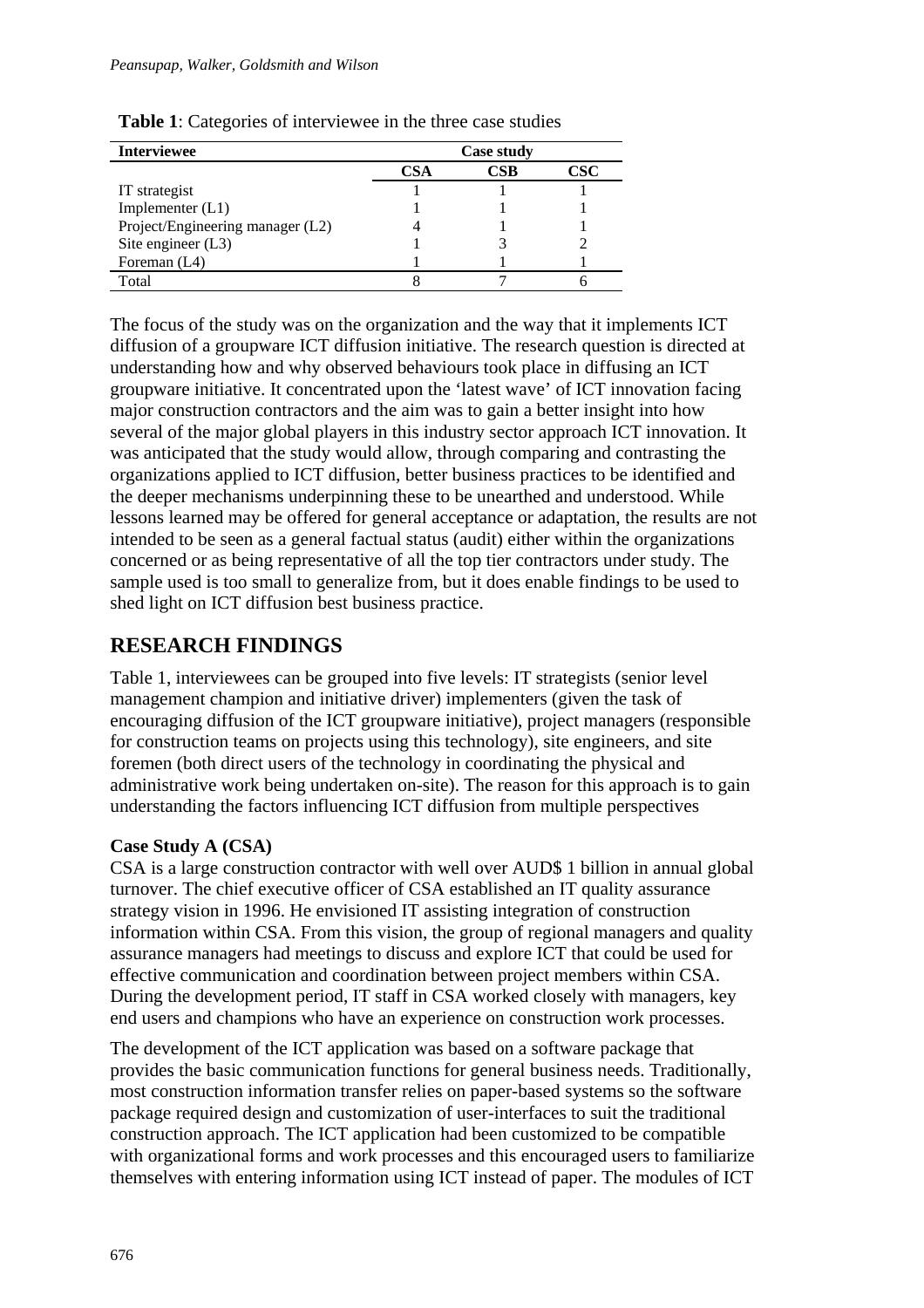

**Figure 1:** Case study A's communities of practice

used by CSA consisted of main processes such as tendering, project communication, and construction database applications. This study focused on project communication.

Figure 1 illustrates five examples of COP that facilitated the ICT diffusion. One of the senior engineers had a role in validating the ICT initiative and informally created the development of COP(1) with staff from the firm's IT department. When he experienced problems with using ICT applications from a practical and/or technical perspective, he would resolve them with the IT people.

One office project manager helped establish COP(2) by providing time in the morning to talk and exchange ICT knowledge with his colleagues. He spent his morning time providing specific training and discussion about ICT problems with his subordinates and encouraged their feedback and participation. COP(2) assisted the diffusion of ICT through this team because it shared problems and new ideas on how to apply ICT to assist traditional work processes. In addition, COP(2) facilitated additional feedback to be channelled between users and ICT tool developers. COP(3) is a different group of individuals that often communally solved *ad hoc* problems through the gatekeeper, usually by phone, and if they could not through IT people. COP(4) also solved *ad hoc* problems, but on a one-to-one basis through the gatekeeper linked to IT people.

COP (5) used an email discussion group to facilitate ICT use, to communicate with each other to get help. COP (5) helped users who had problems with relation to the ICT use. Members post their questions and the IT staff for other COPs to respond to. Users shared their experiences and problems and also suggested solutions. This reduced repeated questions on the use of ICT and reduces IT staff workload in repeatedly responding to the same problems.

#### **Case Study B (CSB)**

CSB is one of the largest construction companies in Australian. The company consisted of many core business units including design, construction and project management. In 1997, the managers from construction e-business unit set up the IT strategy on the benefits of using ICT. To gain a competitive advantage from using Internet technology, the company evaluated the ICT application that might be used in CSB. However, there was no suitable ICT application available at that time for the company's needs. Therefore, CSB decided to design and develop its own ICT tool.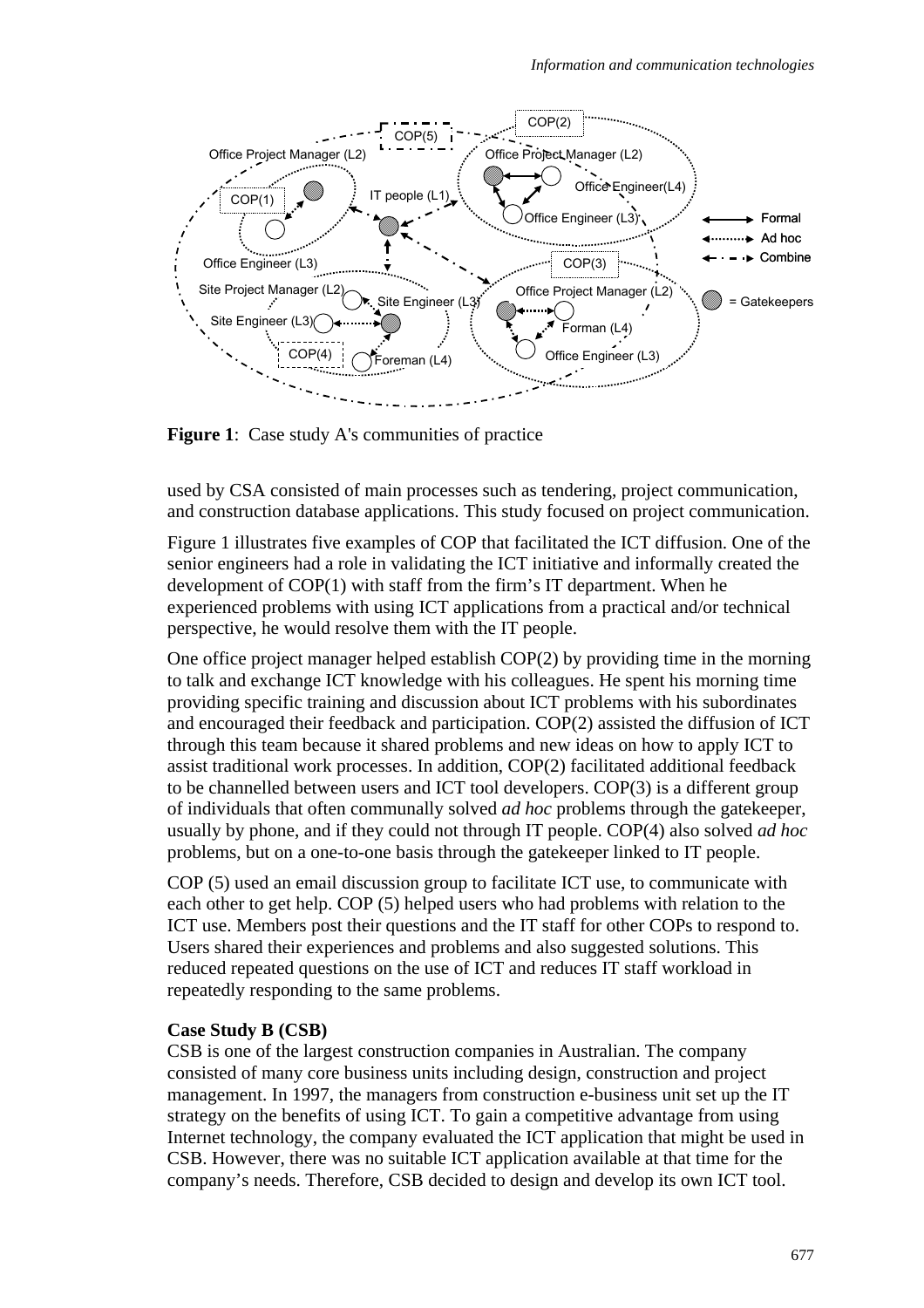

**Figure 2:** Case study B's communities of practice

The development of ICT was initiated by a CSB group that consisted of experts from many construction fields such as architecture and design, project management, and construction. These experts worked together with developers from an IT consultant company that has the key responsibility in programming the ICT, whereas experts provided the knowledge of technical aspects of construction processes. Additionally, the group was strongly supported by an ICT project-initiating sponsor.

Although the objective of the ICT application was to improve communicate and coordinate of construction project information, participants provided mixed opinions about ICT usefulness. The reason for this is that the ICT was designed to facilitate managing construction projects. Therefore, it may not be perceived as useful for design managers who were not involved with construction activities. In addition it was rarely used by all project parties thus inevitable duplication of both electronic and manual document transfer effort occurred.

Figure 2 illustrates two examples of COP that facilitated the ICT diffusion. At the organizational level, ICT use depended upon the implementer who had most technical knowledge. The implementer was at the centre of and developed COP (1) associated with use of the all-embracing ICT web application. He transferred his knowledge to users and also received feedback from COP (1) and used email and phones extensively to communicate and help solve problems of ICT users. Thus, a virtual COP to improve effective ICT use was created. In general, CSB presented a strong culture of helping each other (not limited to IT issues but also people can ask the help from many expertises in CSB). At the project level, use of ICT discussion and help by COP (2) started with colleagues who worked on the same construction project. Most participants confirmed that they sometimes share and exchange ICT use knowledge. However, they had time and knowledge ICT limitations. Technical ICT assistance was mainly received from implementers. In addition, construction foremen have more responsibility for construction technique aspects, while site engineers, project administrators, and project managers handled most administrative tasks. COP (2) indicates the frequent situation where very small groups that helped each other formed and disbanded mainly for ICT issues to be solved at a low functionality level, because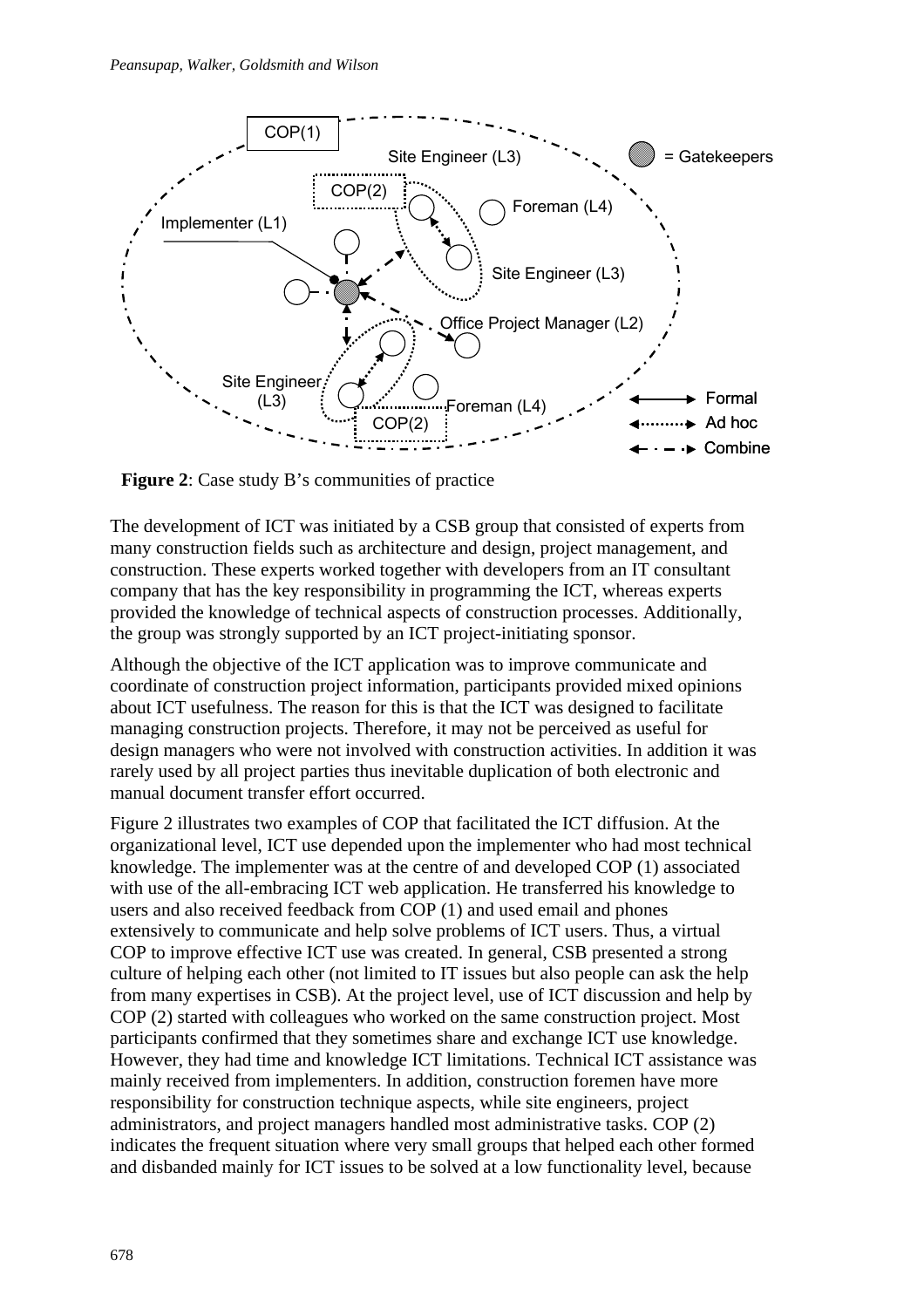

**Figure 3**: Case study C's community of practice

they tended to get help from the ICT implementer when trying to use the ICT application at higher functionality levels.

#### **Case Study C (CSC)**

CSC is a highly innovative Australian construction contractor. The company has an annual global workload of over 1 billion AUS\$. Their projects include building and civil engineering infrastructure. This company received several awards relating to construction innovation and have a sound absorptive capacity. The company has strong policy support for improvement of construction productivity and safety. At the time of this study, their commitment to using ICT was project-by-project based. They briefed project participants to provide them with an understanding of benefits of using ICT. After obtaining commitment for ICT use from CSC project managers and other main project participants (such as client, design consultants), the implementer would provide training for project participants and expected CSC users.

An external project web service developed the ICT application. The implementer also had a role in facilitated customization of the ICT application to suit the company's work processes and provided strong support for diffusion of ICT within CSC and other project participants. The strength of COP (1) in Figure 3 is mainly dependent upon the implementer who had the knowledge and background of both the construction and computer context. He started his own communities by providing training on how to use the application for his teams and main project participants.

In addition to COP (1), the implementer, interacts in COP (2) a COP of colleagues. Several COP (2) existed for collegial help and they have a positive influence on novice engineers who did not receive any training sessions to develop skills and be able to use the ICT application. A COP (2) member mentioned that his senior engineer helped him use the ICT application. The project manager also encouraged and helped his sub-ordinates by providing advice on ICT use. Although he has limited knowledge, he tried to resolve problems regarding to its use through the implementer.

COP (3) is the organization-wide network for each business group. CSC started the technology centre with its key functions being to promote and expand a range of ICT technological innovations into business units (BUs). The centre aimed to improve work performance, safety, and quality in construction work processes. It consisted of people who were 'the experts' from different BUs across the organization. They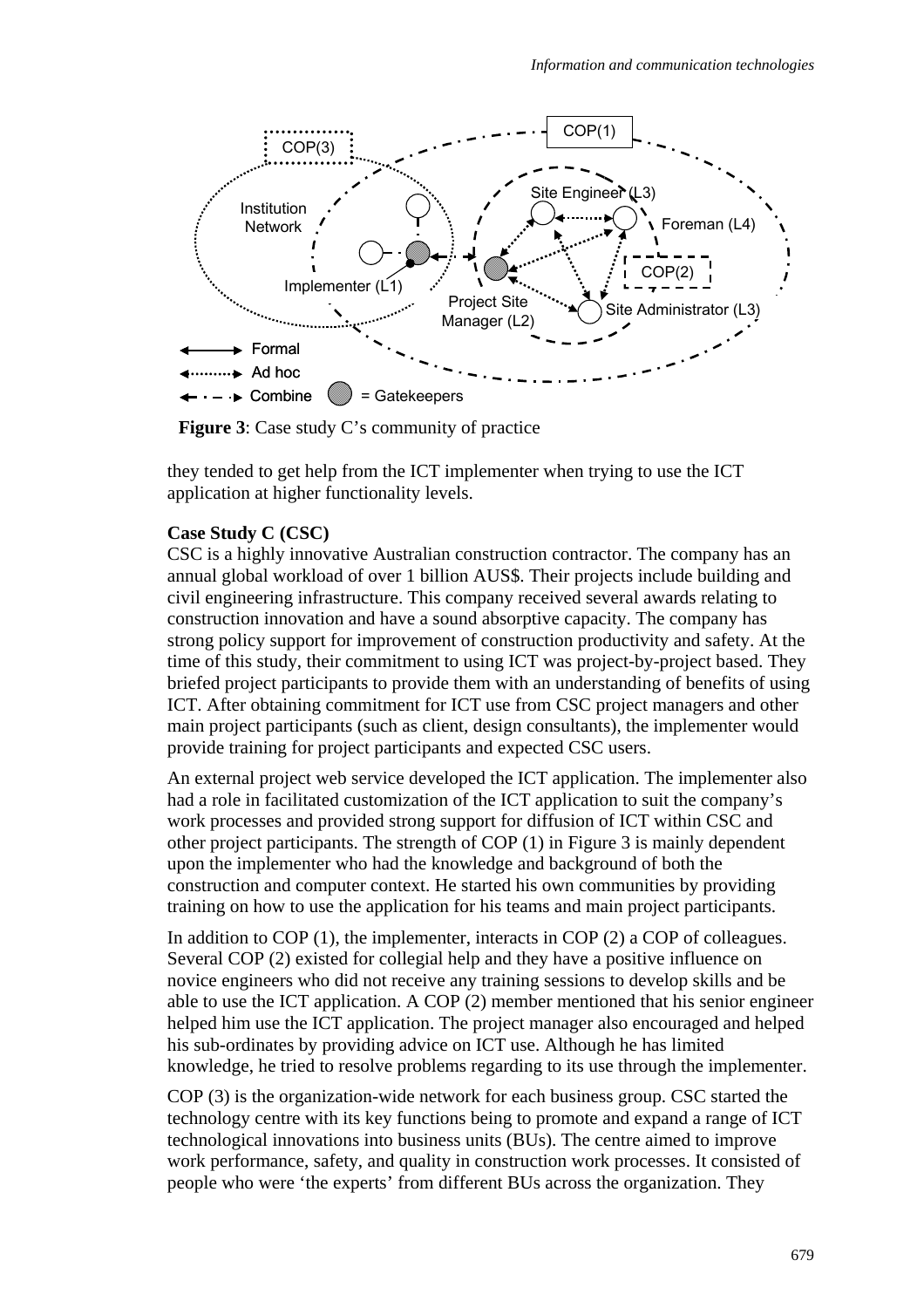dedicated time to meet every 3-4 months. The technology centre provided support and advice to BUs on adopting ICT innovation initiated and supported by all BUs.

# **DISCUSSIONS**

In all three cases it was clear that the IT groups held a significant and pivotal position in ICT diffusion through a combination of help-desk one-to-one and one-to-many communication channels. The use of groupware for email and Intranet access for resolving diffusion issues was also substantial in all three cases. Rich communication channels were also used—the COP provided reflection and feedback, facilitating interrogation and ideas clarification/testing. From the three cases, several types of COP networks emerge: institutional, implementer or technical support; project manager/engineer focussed; and collegial support. Each has its individual focus, resources and behaviour/attitude implications.

## **Institutional Network**

An institutional network is defined as a strategic group, interested in development of technology innovation within an organization. Development of ICT required staff that had construction processes experience in all three cases—the aim is for business process needs to drive ICT development so customization, testing and piloting, feedback and fine-tuning is required to be delivered by construction management experts and ICT experts. This COP principally links business process domain experts with an ICT strategist. Resources required include high-level domain expert input and substantial face-to-face time with reflective management behaviour.

The introduction of ICT in CSA was developed from a meeting of regional managers on quality and safety environment, quality assurance manager, and IT experts. This group also dedicated time for testing ICT and designing simple user-interfaces. This type of COP was a temporary one, formed until the objectives of ICT development had been defined and rolled-out. After the development of the ICT initiative, the IT department took over implementation responsibility. Similar to CSA, ICT in CSB was developed by senior mangers with expertise in construction from the e-business group and IT consultants who identified relevant ICT opportunities. This group has been formed to design and develop the ICT tool for developing and managing construction projects. Therefore, the initiative group of CSA and CSB may be classified as *a taskoriented team* (Storck and Hill 2000).

CSC initiated a technology centre to promote and explore technological innovation relevant to its BUs. Groups of people with backgrounds from various BUs across the organization dedicated time to formally explore and discuss the opportunities of using the technological innovation in construction processes. Thus the initiative group of CSC may be classified as *a strategic community alliance* (Storck and Hill 2000).

## **Implementer or Technical Support Network**

CSB and CSC had a key champion with sufficient drive and enthusiasm to be the ICT initiative implementer who envisioned the ICT strategy. A COP would then be built or emerge, nurturing the ICT implementer whose role is to transfer ICT knowledge within project teams to expected users. The implementer plays a significant role in training and being a mentor to users who have a background of construction processes sufficient to understand any potential problems and/or implications of using ICT in construction processes. This person would also be involved with the software company who provided the ICT service and would participate in the development of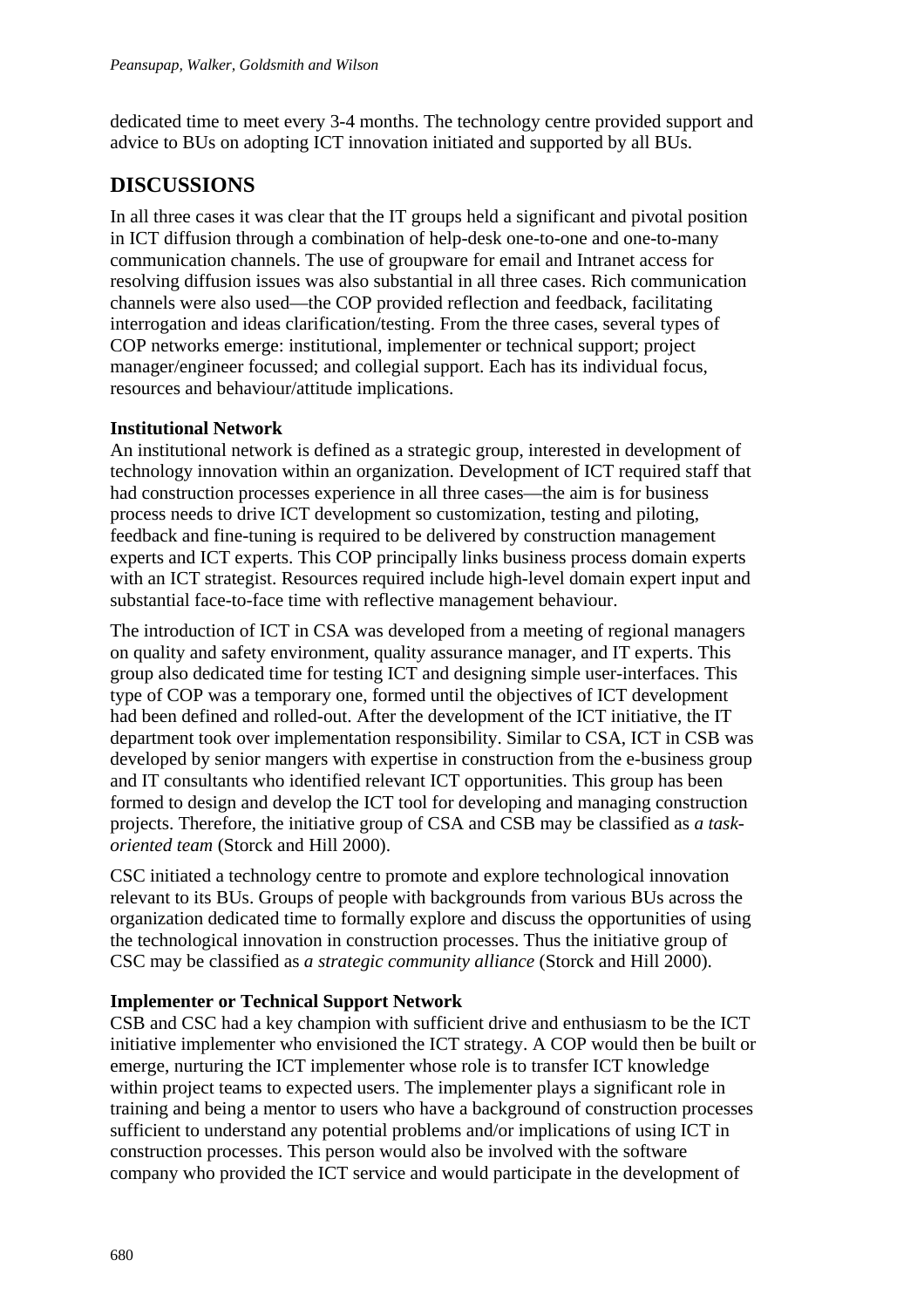the ICT initiative. CSA was dependent on the ICT team for training and development. Typically implementers reside at the hub of the COP; they are the organization's experts and main resource in making sense of the ICT and its development. They require resources to sustain the COP that links and permits ICT initiative knowledge to be cross-levelled and diffused widely across the organization, as suggested by (Nonaka and Takeuchi 1995). Their behaviour is supportive, inclusive and that of an enthusiastic knowledge activist (Von Krough, Ichijo and Takeuchi 2000).

### **Project Manager/Engineer and Collegial Support Network**

From the interviews, project managers play the significant role in ICT diffusion by developing their own community of practice. One of the office managers in CSA mentioned that his team use part of the morning time to discuss how to best use ICT. He found it very helpful for new engineers who received ICT training but may take time to understand how to apply it in their work. He also attempted to support resources for delivery and feedback from end-users to IT staff to improve the application to meet end-user needs.

Furthermore collegial network being considered as the first source of help to users (who have limited ICT knowledge) is consistent with a study of 2000 aerospace engineers who found that well-informed technological gatekeepers with an intimate knowledge of the technical tasks being undertaken were the preferred first choice for finding salient information or knowledge (Anderson *et al.* 2001:151). Personal communication with a peer who knows the context of the problem provides a rich and clearer communication channel for assistance. It often allows users to observe and learn from real examples by real or virtual demonstration (Anderson *et al.* 2001:151). It is easier and quicker to get help from colleagues relating to ICT use.

The existence of the within workgroup COP such as CSA COP(2, 3, 4) and CSC COP (2) link colleagues together as well as providing gatekeepers to the ICT support COP members. In CSA COP (4) the pattern was individuals interacting on a one-to-one basis with the gatekeeper through to the ICT support group. In this kind of COP from a collegial perspective there is a dyad relationship in which the gatekeeper supports the user and learns, filters and consolidates typical difficulties colleagues experience with ICT application. This is then fed back to the ICT developers and the gatekeeper becomes a valuable focal point in that COP. However, the value of colleague interaction is minimized, compared to the more connected CSA COP (2 or 3) in which there is more cross group interaction. A more isolating COP model is evident in CSB COP (1) where most of the help is gained from a dyad relationship between the ICT implementer and people in that COP. In this example it is necessary for temporary or small scale COP to emerge as illustrated in COP (2) but often their skill level for answering urgent questions is limited.

The resource implications for collegial support can be summarized as committed gatekeepers who are provided with the means and their motivation is maintained to support the COP. Additionally, any COP that is linked via groupware needs that ICT application to be effectively diffused for it to be of use. There needs to be an attitude and behaviour consistent with openness, knowledge-sharing and also motivation and rewards for participation, even if rewards are intrinsic (Nahapiet and Ghoshal 1998).

# **CONCLUSIONS**

This paper presented the results of the empirical research on the diffusion of ICT within three large Australian global construction organizations with particular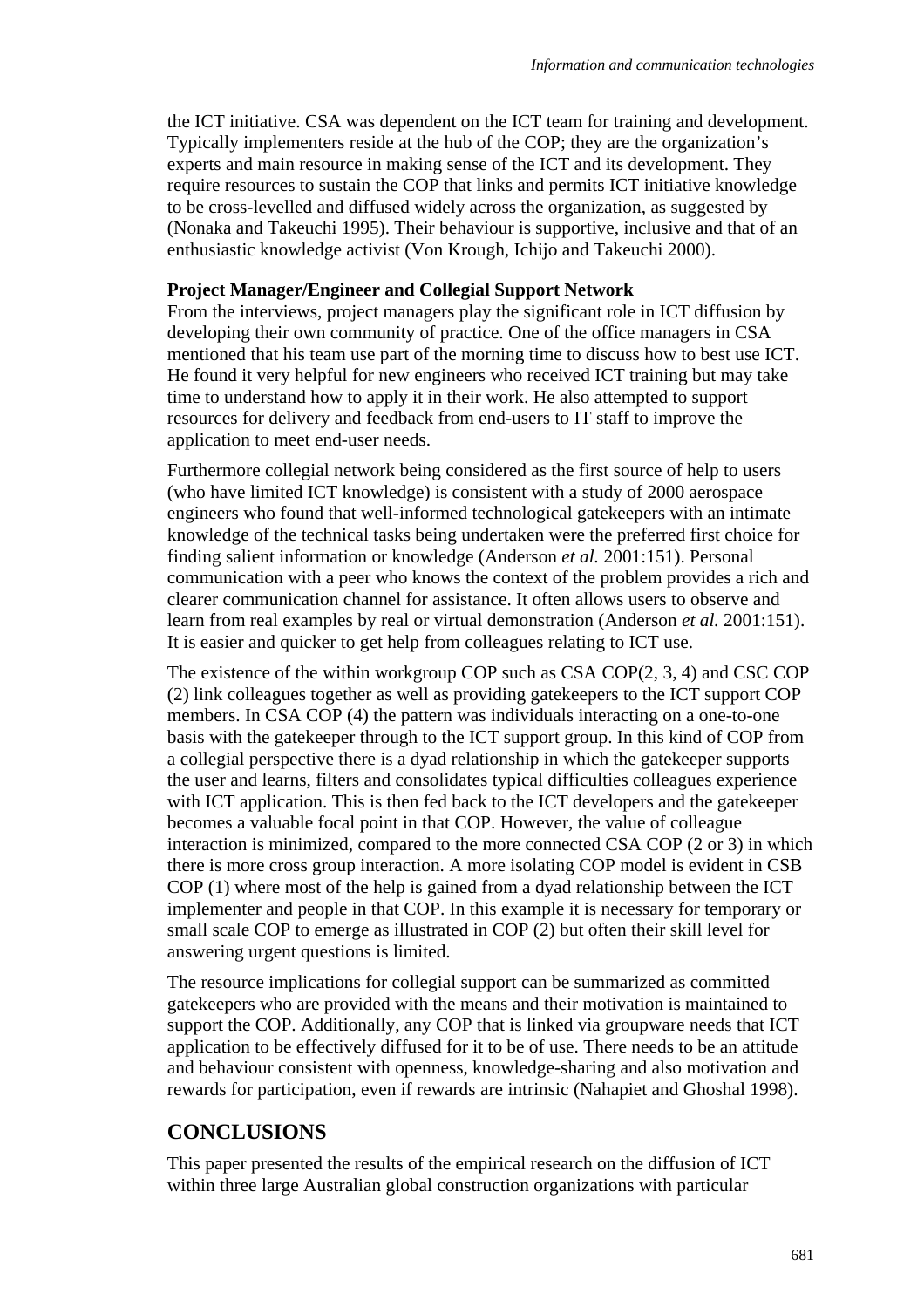reference to the way in which COP plays an important role in ICT diffusion. The findings presented here support findings from the broader 3-year study into ICT diffusion study relating to the importance of training and support of ICT diffusion. In addition, the paper presents three types of COP that may represent sound business practice in ICT diffusion: institutional COP that help set the strategic direction for ICT development and validating; implementer or technical support COP that link users with ICT support staff through gatekeepers that can help with the process of interpretation and re-framing problems and difficulties, supporting work group COP that provide the gatekeepers referred in the technical support COP; project manager/engineer network and collegial support COP that provides much of the necessary one-to-one or small group support.

This paper is limited by its scope and a number of interesting questions, such as the degree of ease or difficulty with which these COP are developed; the nature and degree of COP connectivity, access to knowledge and recruiting the right people with required knowledge and the learning culture environment. However, the paper's relevance and contribution lies with its connection to the concepts of a COP and the exploration of the nature of the social networks that it generates, as well as its relevance to the domain of ICT diffusion.

# **REFERENCES**

- Anderson, C J, Glassman, M, McAfee, R B and Pinelli, T (2001) An investigation of factors affecting how engineers and scientists seek information. *Journal of Engineering and Technology Management*, **18**(2), 131-55.
- Cohen, W M and Levinthal, D (1990) Absorptive capacity: A new perspective on learning and innovation. *Administrative Science Quarterly,* **35**(1), 128-52.
- Duyshart, B, Mohamed, S, Hampson, K D and Walker, D H T (2003) Enabling improved business relationships: how information technology makes a difference. *In:* Hampson, K D (Ed.), *Procurement strategies: a relationship based approach*, Chapter 6, 123- 66. Oxford: Blackwell Publishing.
- Duyshart, B H (1997) *The digital document*. Oxford: Butterworth-Heinemann.
- Lave, J and Wenger, E C (1991) *Situated learning: legitimate peripheral participation*. Cambridge: Cambridge University Press.
- Meyers, P W, Sivakumar, K and Nakata, C (1999) Implementation of industrial process innovations: factors, effects, and marketing implications. *Journal of Product Innovation Management*, **16**, 295-311.
- Nahapiet, J and Ghoshal, S (1998) Social capital, intellectual capital, and the organizational advantage. *Academy of Management Review,* **23**(2), 242-66.
- Nonaka, I and Takeuchi, H (1995) *The knowledge-creating company*. Oxford: Oxford University Press.
- Peansupap, V, Walker, D H T, Goldsmith, P W and Wilson, A (2003) Factors influencing information communication technology diffusion: an Australian study. *In:* Ofori, G (Ed.), *Knowledge Construction: Joint International Symposium of CIB Working Commissions W055, W065, W107*, 22-24 October, Singapore. National University of Singapore.
- Porter, M E (1990) *The competitive advantage of nations*. New York: Free Press.
- Prahalad, C K and Hamel, G (1990) The core competence of the corporation. *Harvard Business Review*, **68**(3), 79-91.